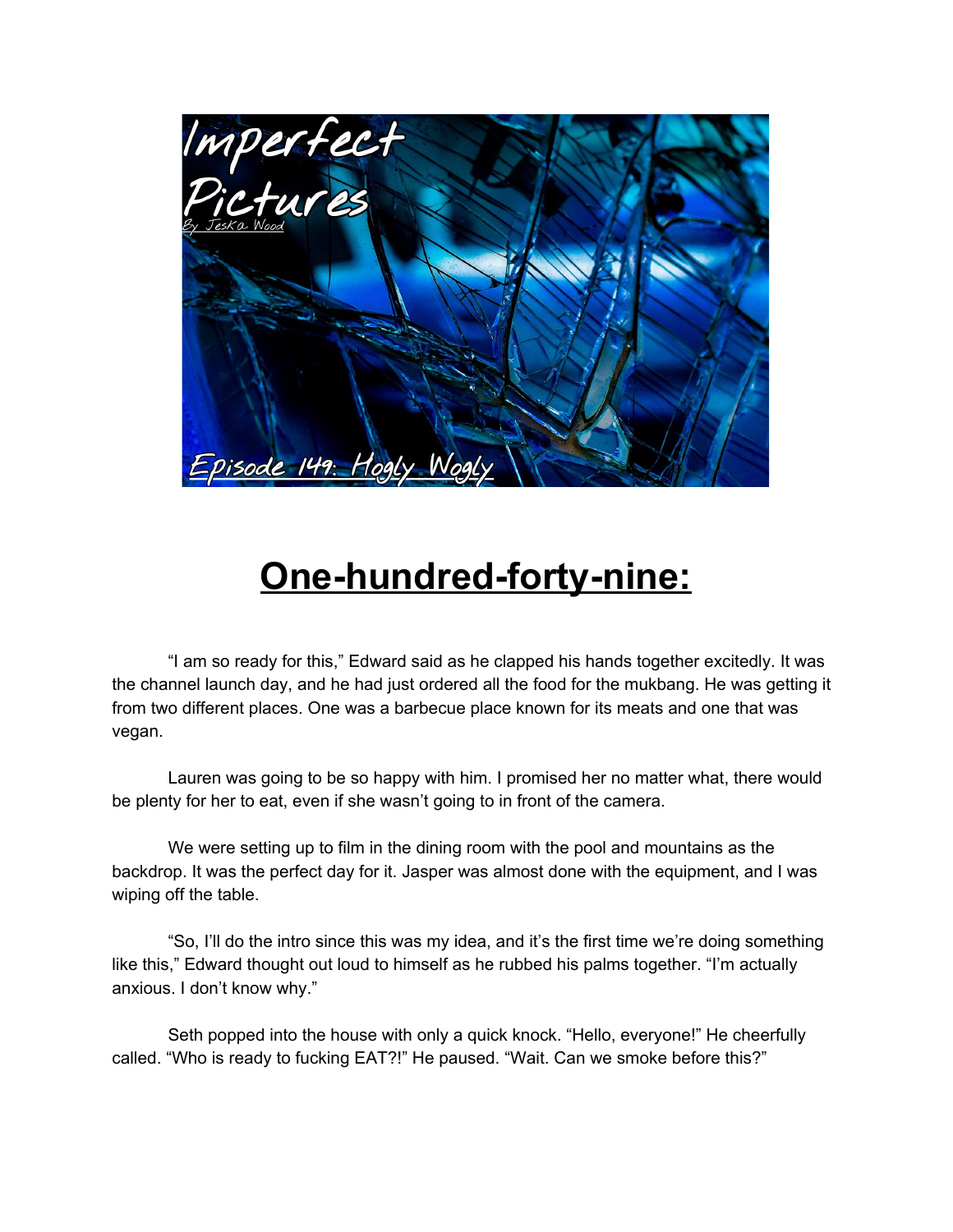His boss grimaced slightly. "Just a little. Don't get shitfaced." He whipped out a vape pen and took a big hit, smiling at him. "Get hungry, not stupid." He pointed at him.

"No worries! I'm just nervous, you know? This is a huge day for everyone."

"Don't worry! It'll go fantastic!" Jasper promised encouragingly. He wasn't too worried because he would spend most of his time behind the camera. We would switch out so everyone would get turns to speak.

There was another knock at the door. It was the first part of the food. These were the vegan treats. Jackfruit pulled 'pork,' coleslaw, potato salad, vegan mac and cheese, vegan sausage, grilled corn, and mashed sweet potatoes. He even ordered a vegan pecan pie- a whole one. There was so much food.

I started switching it to prettier platters and covering it with foil so it wouldn't get cold. Jasper helped me without being asked. I kept trying bites of everything because I was so curious, and I would sneak him a little too. Everything was amazing.

"I like the fake pork stuff. That's yummy," he whispered in my ear. "It tastes so much better off your fingers."

Flushing, I looked away with a smile. I leaned in so I could softly reply. "Don't start that."

"Start what?"

"Something you can't finish…" I trailed off as I sucked the sauce off my fingertips while holding his gaze.

His nose wiggled, and he pursed his lips. "I can, but I shouldn't. And I'm sorry, I'll behave." I laughed in disbelief. He pretended to be offended, putting his hand on his heart. "Rude." I blew a playful raspberry at him. Jasper quickly grabbed me up by the waist with one arm. "I will throw you in the pool right now."

I squealed and giggled the entire time.

"Hey, hey, hey," Edward immediately broke up our obvious flirting. "Put her down. And not in the water," he said in his big video voice. Our boyfriend rolled his eyes as he placed me to the floor. "Thank you."

"I wasn't going to do it. I'm not stupid. I was just going to dangle her over the edge a little."

"You sound like a psychopath," he remarked.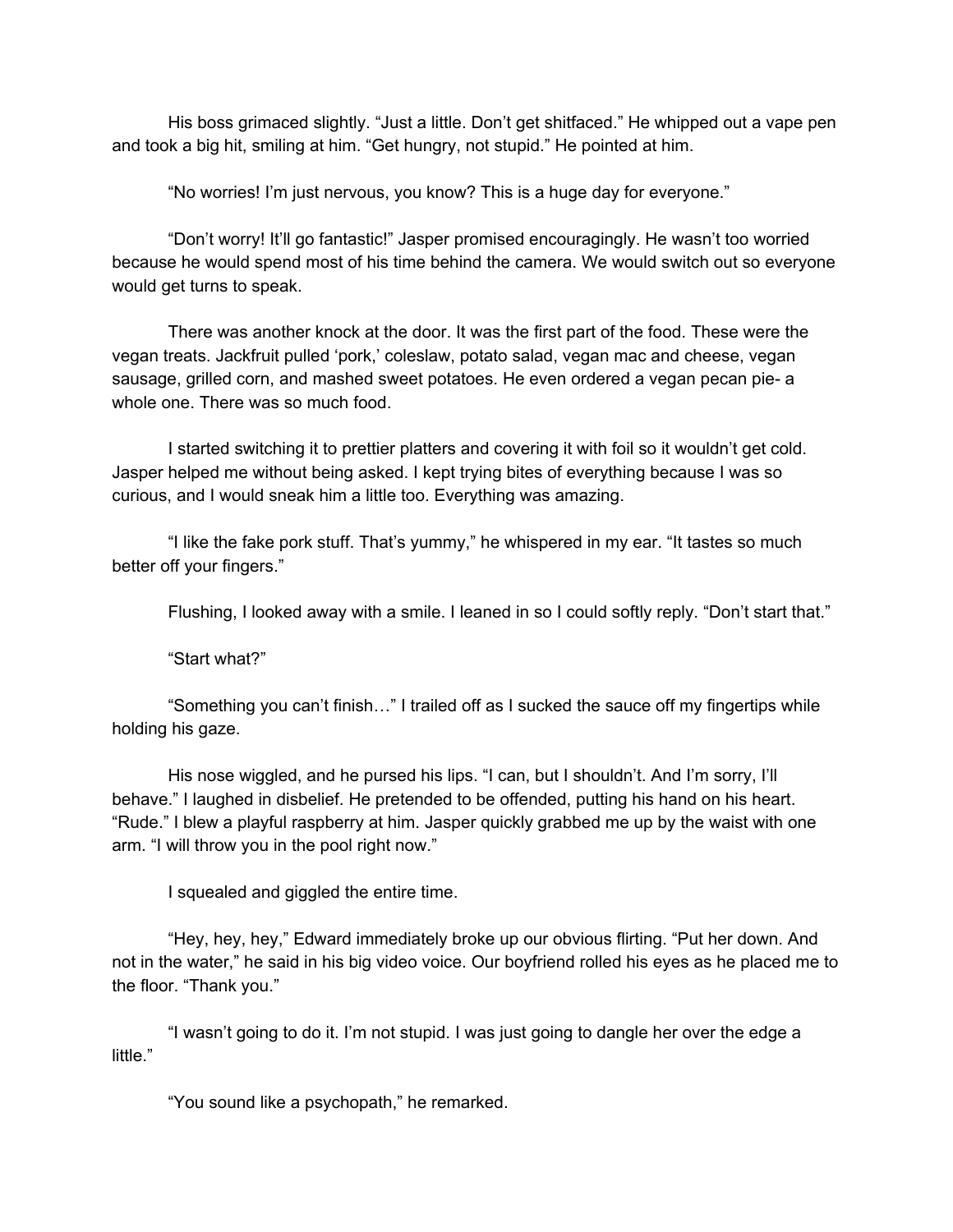"We talked about human skin curtains and cannibalism yesterday. No, I think he's fine," Seth sarcastically stated as there was a knock on the door. He went to go get it.

Edward instantly seemed horrified. "Are you fucking serious?" He peered at Jasper and me. We nodded at the same time. "Oh, god. I'm so happy I don't have to do that."

"The killer was from down under, too," he added as the rest of our friends came in. "What did you say?" He pointed at our boyfriend. Seth snapped his fingers as he tried to remember. "She looked like every mum from the nineties." Jasper nodded. "She cooked his ass! Literally! Baked that rump in the oven."

"I'm so glad I'm a vegan right now," Lauren said as she waddled in behind her husband. Gagging, she stuck her tongue out.

"Don't talk about that kind of stuff before we eat," I chided.

"We talked about it all yesterday, and we snacked the entire time."

"Because we're dark souls with broken brains that enjoy it just a touch too much."

Tyler snorted, muttering under his breath. "Mm, only a touch. Sure."

We flipped him off at the same time. His wife glanced over her shoulder as she came towards the kitchen to me. "Maybe you shouldn't annoy the people who have more knowledge than you do on how to hide a body."

"Hey, Bella… How would you hide his?" Seth asked in a thundering voice. "We could do a murder edition of twenty questions."

"I couldn't. I'm barely five feet tall. Are you fucking kidding me?"

"Good. That's exactly what we'll tell the cops when the time comes." He winked at me stupidly. I laughed loudly, leaning into my sweet blond boyfriend. "Next question. Who'll drive you nuts first? The boss or Jasper?"

"Myself," I stated sarcastically. "Baby, there is no drive. It's like two blocks away. You can stroll there."

Giggling, Lauren swatted my arm. She started peeking into all the bowls. "What is this?" She lifted another. "Oh, that looks so yummy."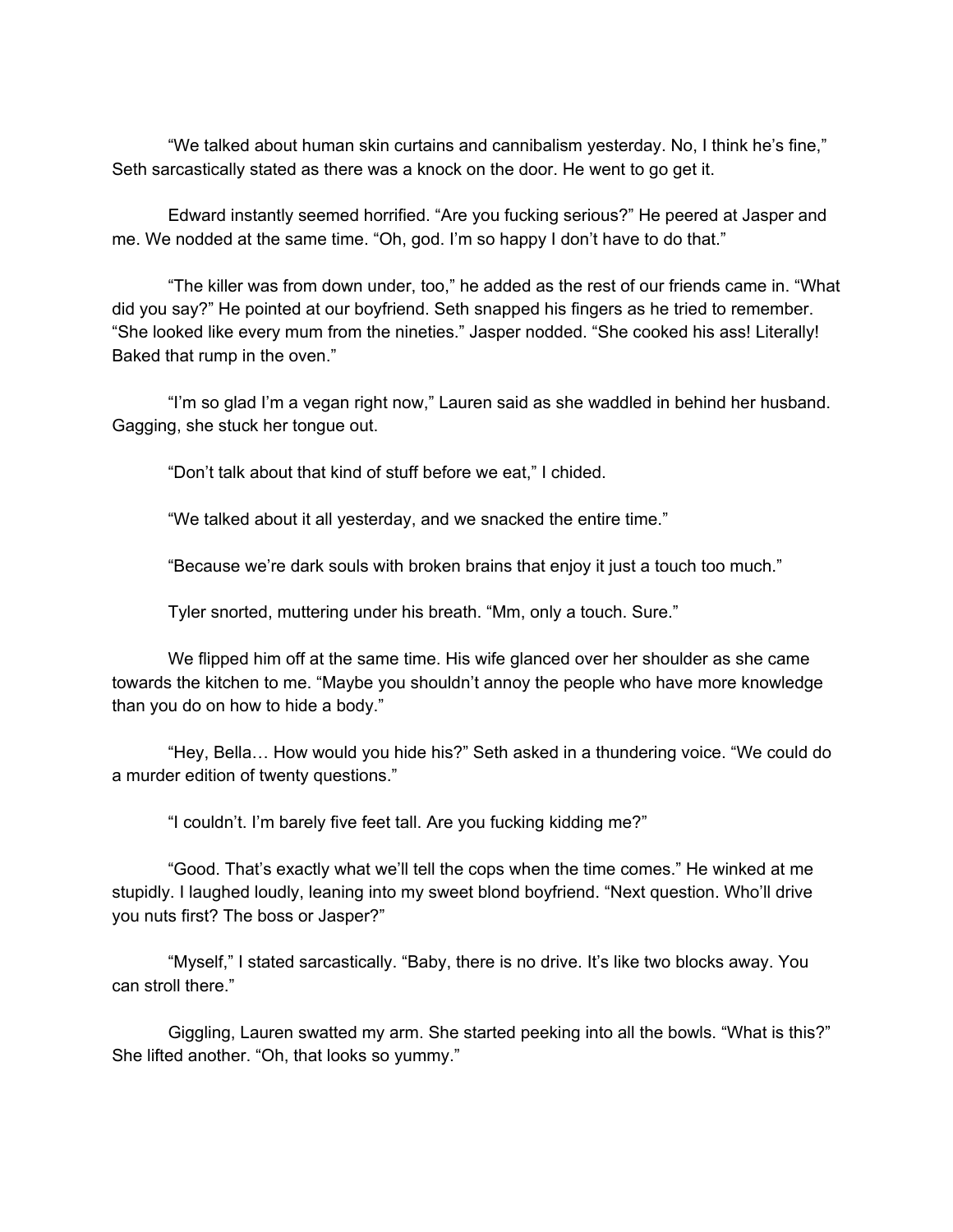"This is yours. Well, not only yours. I got enough for everyone to try, but I got this for you," Edward explained. "It's all vegan. It just arrived."

She hugged him as tightly as she could with her round belly in the way. It was obviously a struggle. He patted her back, and she grinned up at him. "Thank you so much for being thoughtful."

Tyler sighed as he stood beside me. "Your man is seducing my wife with food. Tell him to stop."

"Shut up," she snapped before hugging Edward's waist. He embraced her from the side with a smirk. "He doesn't need the food for that."

"Though you'd make a lovely couple, and he would be the best stepfather to your children…" I trailed off playfully. "No." She cackled and came over to me. I wrapped my arms around her shoulder and kissed her hair as she leaned into me. "He should be more worried about me seducing you with food," I whispered into her ear loudly. Her husband groaned.

We began to take stuff to the table. "Honestly, it wouldn't take much to get me into bed right now. I have never been this kind of horny in my life!" She blurted out. "All I want to do is get off, nap, and shove Oreos in my face."

"Same," three people said at the same time.

"I'm going to stop bringing you to these things," Tyler threatened her.

"No, you won't," she mocked as she rolled her eyes. He pouted a little.

The doorbell rang again with the rest of our meal. It took four people to bring it all inside. I had no idea what he did. I knew it was going to be a lot, but I didn't realize it would be ungodly. When spread out, it barely fit on the tabletop.

Jasper stood behind the camera, and Lauren was sitting at the island with an array of food. She was already eating off of three plates. There was a computer beside him to read the comments as they came up. They had been advertising it for a couple of weeks.

He raised his fingers. "Three, two, one." He then pointed at Eddie.

"What's up, and welcome to our live-streaming mukbang event. We're going to be enjoying this hearty feast and answering questions to celebrate the launch of the brand-new Cullen Network. The boys will be forming new channels under our umbrella with new monikers and lots more content each. It will be under their real names, and links will be down below. And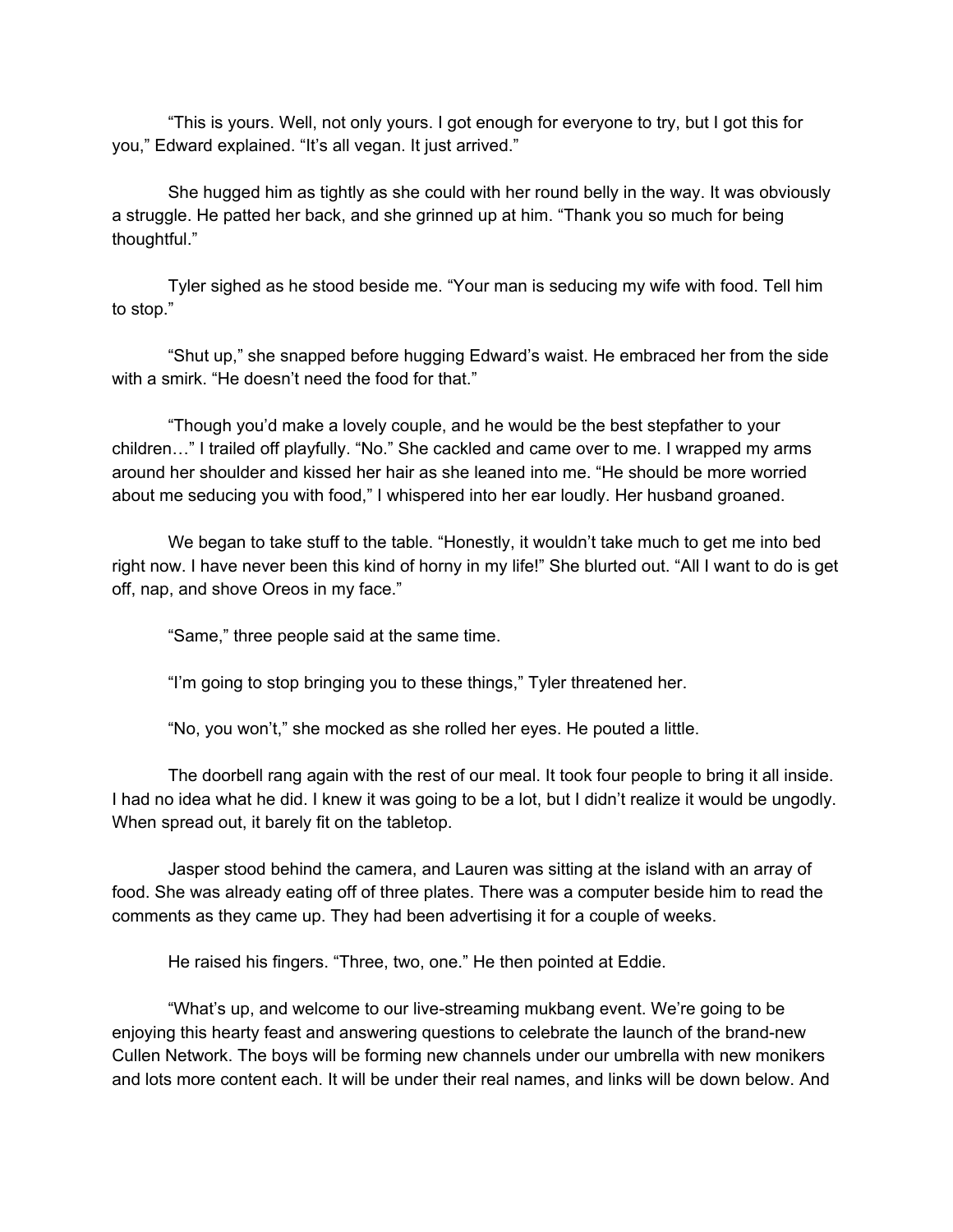not to fret about their old stuff because all of their content is being moved over. Last but not least, the super talented Ms. Isabella Swan is starting her very first channel!"

I leaned into him with a smile. "We're incredibly excited to be here, and not just because of the channels or the delicious meal that you see in front of us."

"No! Because we're getting fat for a cause. It's the very best reason to eat. Today we will be snacking on mountains of some of the best barbecue in all of Los Angeles while collecting donations for the LA food bank. If you have the ability, please give. Even if it's only ten dollars. One hundred percent of your contributions will go directly to putting meals on tables. So… Here's the deal, I will match whatever amount you donate. If you give two-hundred thousand, I will contribute that, too. If we only get ten or twenty, I will give them at least twenty-five thousand, but I want to give them more than that. Make me put my money where my mouth is!"

"It's a big one, too!" Tyler said with an enormous cheesy grin, his eyes innocent and wide. He flashed a smile at his boss.

He shook his head. "So send in your questions and your donations down at the links below, and let's get started!"

I picked up a fork and instantly stabbed some brisket. "This smells incredible."

"The first question," Jasper called, reading the screen. "Where is the food from?"

Edward already had sauce on his face somehow, and I was not going to wipe it off either. It made it funnier. "So, part of it is from Soulful Barbecue, which is a lovely vegan restaurant. And the other is from Dr. Hogly Wogly's Tyler Texas BBQ."

I snorted. "Seriously?"

"Yeah. It's one of the most popular places in town."

"That name," I laughed. "I've been to Tyler many times too! It's where Alice and Rose's grandma lives."

"Have you had the barbecue there?" My boyfriend beside me asked. He licked the sauce from the corner of his lip.

"I have, and it was very good."

"Can you name all the dishes?" Was the next question.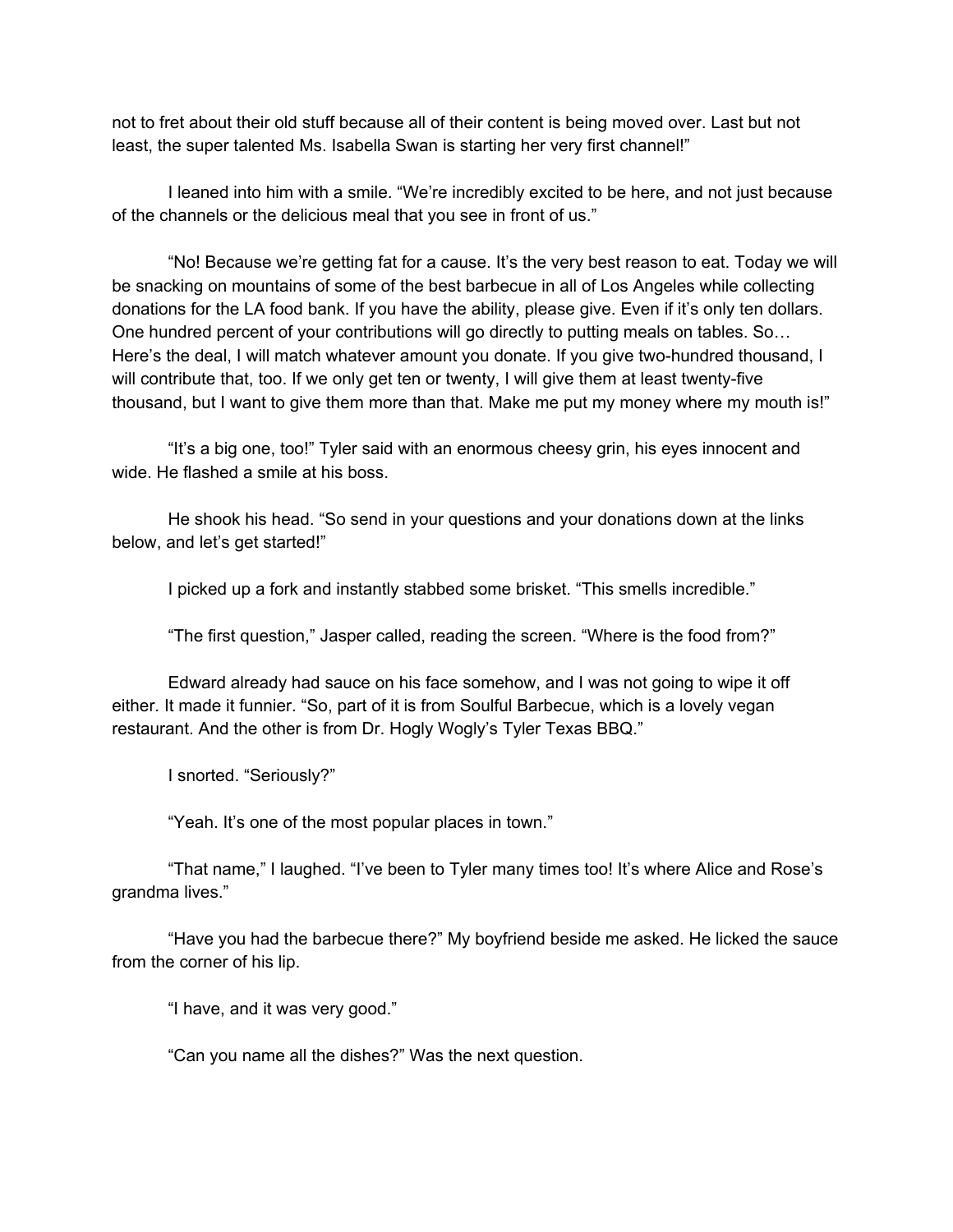We talked about the food for a while with some questions about the update schedules and things like that thrown in. Of course, Eddie's work was discussed. Who wouldn't be interested in those things? He was happy to talk and eat at the same time. He was pacing himself.

Then it started getting more personal around an hour in.

Jasper was sitting beside me, switching places with Seth because he needed to slow down and take a heartburn pill. "How do you feel about your 'coming out' video going viral?"

"I don't pay attention to any of it," I admitted. "I don't watch any I'm in, and I didn't even know it came out until a little while ago. I don't plan any of that stuff. My family already knows about me being queer, so I haven't gotten any shocked phone calls or anything. And I never go on social media or watch television. So… it doesn't affect me at all." I shrugged.

My boyfriend picked at his food. He had a big beef rib on his plate, and he was pulling it apart with his fingers. He waffled his head around. "It has, admittedly, gotten more attention than I thought. It's a little weird, but I'm happy everyone is being so supportive."

"Bella, why don't you watch your videos?" He read next from the screen.

"For the same reason that a lot of performers don't. The cringe is real. I'll leave it up to the boys and trust that they're doing a good job. I mean, obviously, they are. Look at where we are right now."

Seth smiled at what he was reading. "Are you guys having fun with my idea without me?"

I laughed because I immediately knew who sent that one. "No! We miss you! We wish you were here with us!" I rested my hand on my heart.

"Hey! If it's you... call real quick," Eddie said as he got his phone out. Almost instantly, it rang. "I'm going to put you on speaker so everyone can hear you," he warned. "Ms. Emma Sarah Jones, everyone!"

"Yay! Hey!" She cheered as soon as she answered. "You look like you're having so much fun! Is it good?"

"It's delicious," Jasper promised. "Are you having fun in New York filming?"

"I am, but I wish I were with you right now. So, how're the donations going?"

"Uh," Seth drew out as he looked at the page for that. "Oh, shit. We're up to fifty thousand!"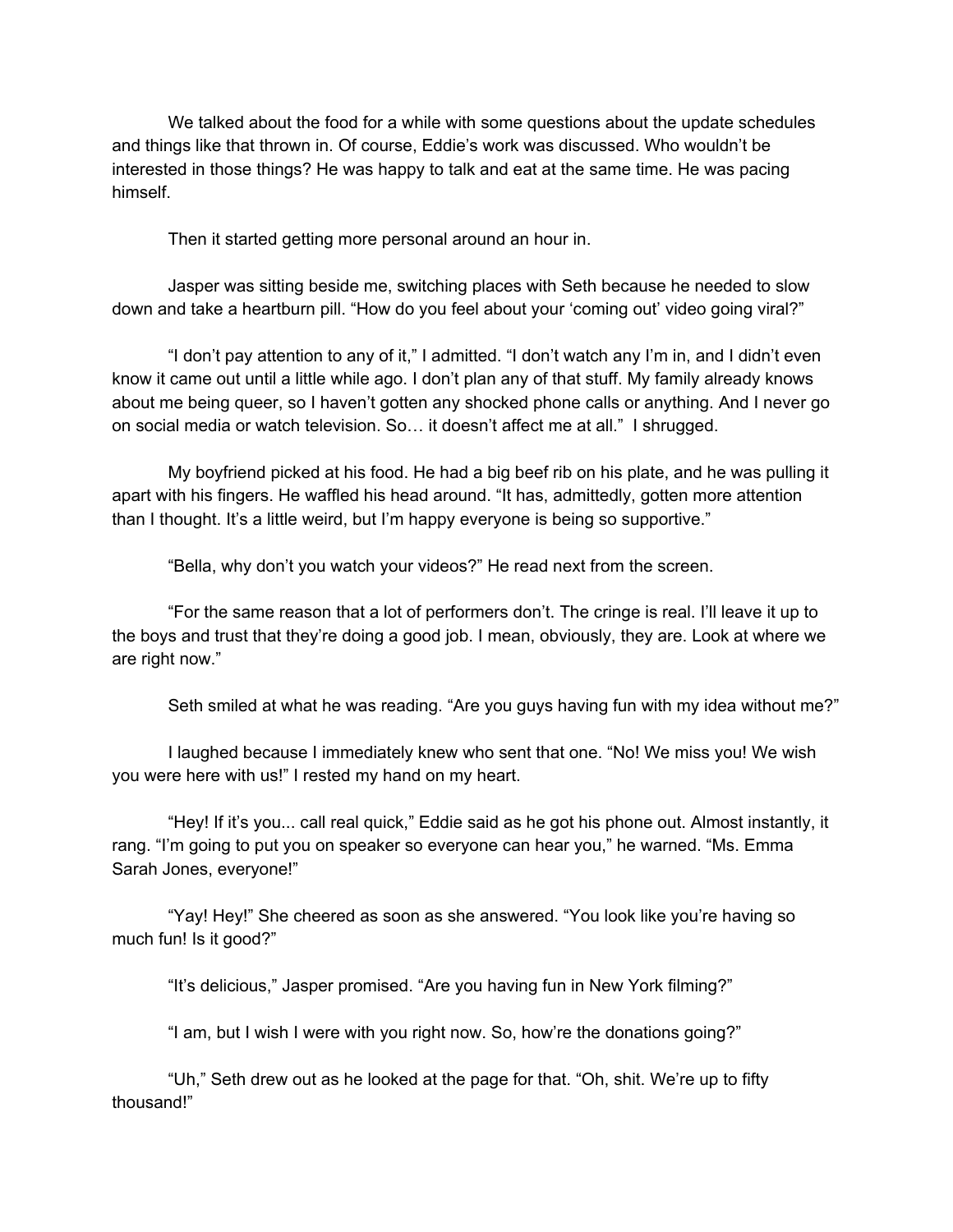"Yes!" Edward whooped with both hands in the air. "That is so incredible. Thank you so much to everyone so far!"

His mouth fell open. "It just went up ten thousand!"

"That was from me. I want you to spend more," Sarah teased. I laughed, resting my head on his shoulder.

Eddie grinned genuinely. "I am more than happy to."

"I'm still planning on matching it, too."

He looked at the camera with a smile. "Emma is actually the one who came up with this wonderful idea while she was filming loads of videos with us. So, thank you for your donations and the suggestion. I'm really glad we did this. I'm having a splendid time."

"Because he gets to eat while talking about himself. Two of his favorite things," Jasper said sarcastically. He earned a quick swat, making him chuckle.

"The chat wants to know what kind of videos you made together?"

"We got food, we got rankings, and we got some dumbass makeup ones. You're going to love them all," Eddie promised. "What are you doing right now, sweetie?" He directed towards our friend.

"I'm on lunch, but I need to head back. I am so glad I got to talk to you. Good luck and call me later!"

"I'll text you," I called out to her. "I have something to tell you about that blind date."

"Good or bad?"

"Excellent," I promised quickly. "Break a leg!"

Edward put his phone away. "Are we ready for dessert now?"

"So, I don't have to feed either of you for a few days, right?" I placed my hand on my swollen stomach. He had gotten a sweet potato pie and a cheesecake to go with the vegan pecan. I didn't know where they had the room. This was bigger than Thanksgiving.

He handed me a clean fork. "You don't have to, anyway. We just like it when you do because you're an amazing chef who spoils us daily."